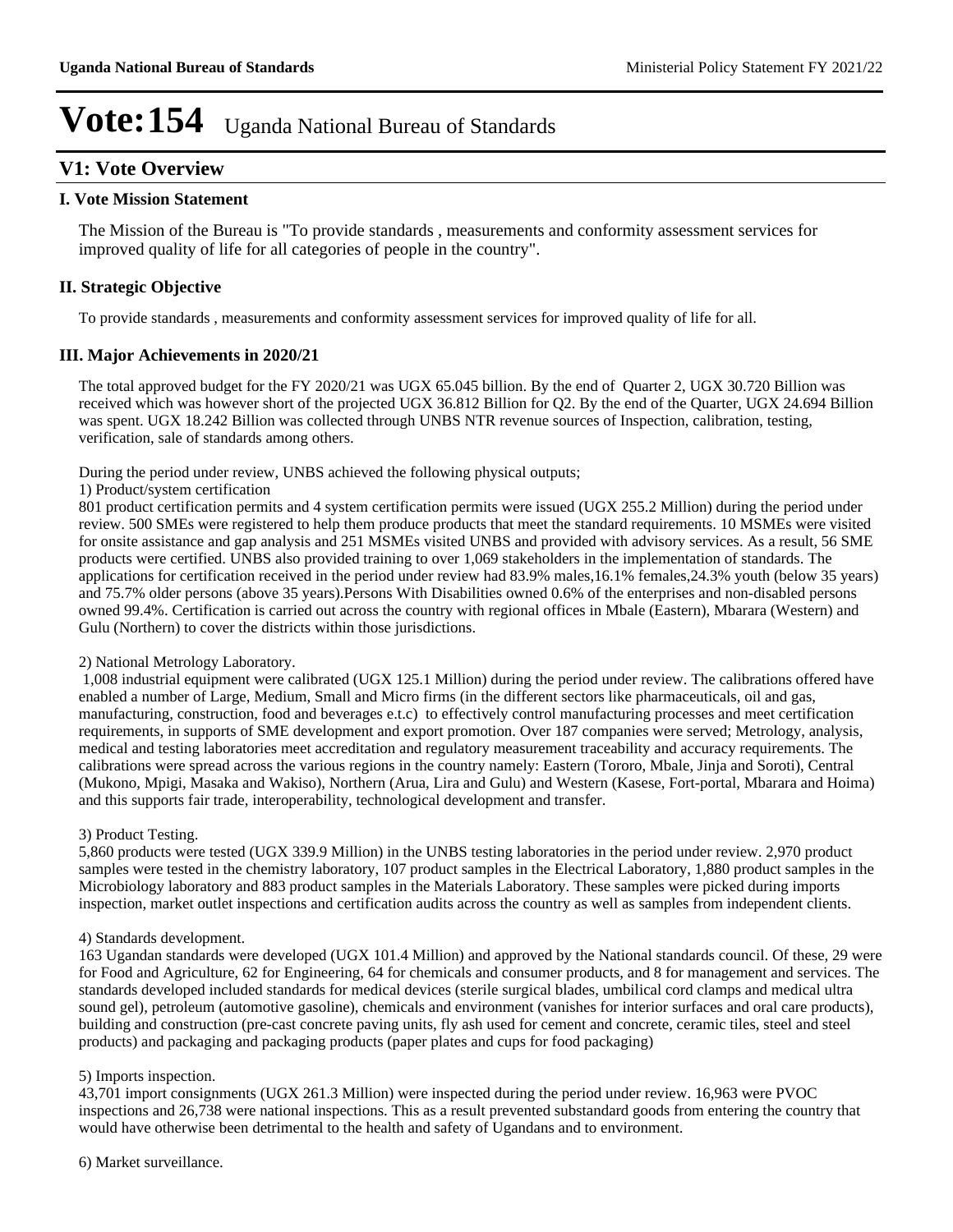2,382 Market surveillance inspections (UGX 278.7 Million) were carried out in super markets, shops and distribution outlets, hardware shops, manufacturing premises and distribution vans and trucks during the period under review. Central region (1,894), Eastern region (609), Northern region (357) and Western region (451). As a result, 406 seizures where 900 metric tons of substandard products were seized. These inspections were mainly in response to complaints and follow-up on previous inspections where nonconformities had been identified. The sub-standard products that were seized included foods and beverages, cosmetics and body care products, construction materials, Electricals, plastics and others which are consumed by the different categories of people (children, men, women, youth, elderly and Persons With Disabilities).

#### 7) Legal metrology.

350,865 weighing equipment were verified (UGX 575.7 Million) during the period under review. These included weighbridges, electricity meters, consumer goods, fuel dispensers, pressure gauges, bulk meters, dipsticks, road tankers, Counter Machines, Weights, Spring Balances and Platform Scales. These verifications were carried out across the country, which protects all categories of consumers from exploitation, by fraudulent business people hence promoting fair trade. UNBS has its Legal Metrology offices in Kampala sub region (Central region), Jinja (Eastern region), Mbale (Eastern region), Mbarara (Western region) and Lira (Northern region).

#### 8) Marketing and Public Relations.

 In the wake of COVID 19 pandemic, UNBS adopted innovative means of engagement with key stakeholders (UGX 128.3 Million). For the period under review, The Department conducted Thirteen  $(13)$  stakeholders' engagement meetings sensitizing and creating awareness with over One thousand (1,000) UNBS stakeholders on UNBS work conducted successfully on line via Zoom with the following stakeholders:

I) Online/e-commerce traders, Regulators and consumers that engaged 72 stakeholders.

II) Alcohol Industry Manufacturers, Retailers and Consumers that engaged 81 stakeholders

III) Public and Private Laboratory owners and operators that engaged 110 stakeholders

IV) Non-Medical Facemasks Manufacturers that engaged 63 stakeholders

V) Clearing Agents and firms in Eastern Uganda that engaged 23 stakeholders

VI) Business Association leaders and Secretariat members that engaged 52 stakeholders

VII) Manufacturers, Processors, regulators and consumers of Meat and Meat Products VIII) Maize Flour Millers, distributors, suppliers, and consumers. 59 stakeholders were engaged

IX) Salons, beauty schools & beauty products manufacturers, operators and consumers. 189 stakeholders were engaged

X) Manufacturers, Packers, Importers and Traders. 29 stakeholders were engaged

XI) Manufacturers, Importers, Clearing Agents and Consumers of Cosmetics and related Chemical Products. 96 stakeholders were engaged

XII) Water sector regulators, Water meter dealers and suppliers and Consumers. 76 stakeholders were engaged.

XIII) Manufacturers, Importers, Distributors Clearing Agents and Consumers of Construction and building Products.

9) Arrears. According to the second Budget call circular, the indicative figure for gratuity was retained at UGX 7.338 Bn. This included UGX 2 Billion that Parliament had recommended for conversion of all permanent staff to contract. The retained UGX 2 Billion was then earmarked for payment of staff terminal benefits arrears that amount to UGX 6.107 Billion in a phased manner.

#### **IV. Medium Term Plans**

1. Opening of 2 additional Regional Offices to widen the scope of implementation of the Distinctive Mark regulation and bring all UNBS services closer to the people.

2. Increasing the staffing numbers to an optimal level (640 staff)

3. Decentralization of Quality Infrastructure (including Food safety laboratories) to the Regional Offices of Mbarara (Western region), Gulu (Northern region) and Mbale (Eastern region). This will enable testing of product samples to be carried out at the regional levels hence reducing on the turn around time and adequately addressing the region-specific needs .

4. Expand the scope of accreditation to Imports Inspection, market surveillance and Legal Metrology. This will boosts business expansion on foreign markets without the need to carry out additional verifications hence promoting better control and regulation. .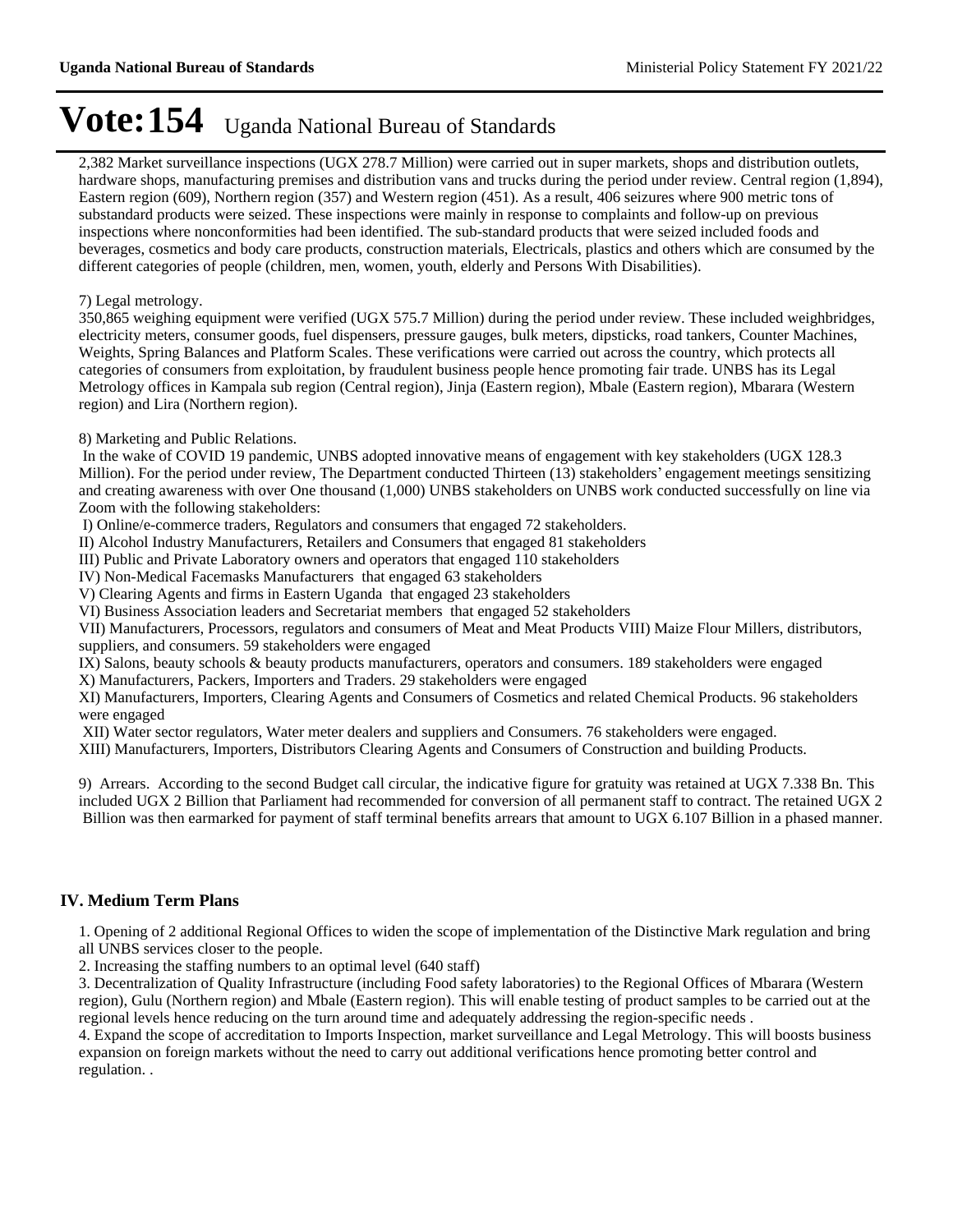### **V. Snapshot Of Medium Term Budget Allocations**

**Table 5.1: Overview of Vote Expenditures (UShs Billion)**

|           |                                                      |                    |               | 2020/21                                   |         | <b>MTEF Budget Projections</b> |         |         |         |  |
|-----------|------------------------------------------------------|--------------------|---------------|-------------------------------------------|---------|--------------------------------|---------|---------|---------|--|
|           |                                                      | 2019/20<br>Outturn | <b>Budget</b> | <b>Approved Expenditure</b><br>by End Dec | 2021/22 | 2022/23                        | 2023/24 | 2024/25 | 2025/26 |  |
| Recurrent | Wage                                                 | 21.355             | 21.356        | 10.315                                    | 21.356  | 22.423                         | 22.423  | 22.423  | 22.423  |  |
|           | Non Wage                                             | 25.661             | 32.036        | 12.182                                    | 32.036  | 32.036                         | 32.036  | 32.036  | 32.036  |  |
| Devt.     | GoU                                                  | 10.896             | 11.653        | 2.195                                     | 11.653  | 11.653                         | 11.653  | 11.653  | 11.653  |  |
|           | Ext. Fin.                                            | 0.000              | 0.000         | 0.000                                     | 0.000   | 0.000                          | 0.000   | 0.000   | 0.000   |  |
|           | <b>GoU</b> Total                                     | 57.911             | 65.045        | 24.692                                    | 65.045  | 66.113                         | 66.113  | 66.113  | 66.113  |  |
|           | <b>Total GoU+Ext Fin (MTEF)</b>                      | 57.911             | 65.045        | 24.692                                    | 65.045  | 66.113                         | 66.113  | 66.113  | 66.113  |  |
|           | <b>Arrears</b>                                       | 0.000              | 0.000         | 0.000                                     | 0.000   | 0.000                          | 0.000   | 0.000   | 0.000   |  |
|           | <b>Total Budget</b>                                  | 57.911             | 65.045        | 24.692                                    | 65.045  | 66.113                         | 66.113  | 66.113  | 66.113  |  |
|           | <b>A.I.A Total</b>                                   | 0.000              | 0.000         | 0.000                                     | 0.000   | 0.000                          | 0.000   | 0.000   | 0.000   |  |
|           | <b>Grand Total</b>                                   | 57.911             | 65.045        | 24.692                                    | 65.045  | 66.113                         | 66.113  | 66.113  | 66.113  |  |
|           | <b>Total Vote Budget</b><br><b>Excluding Arrears</b> | 57.911             | 65.045        | 24.692                                    | 65.045  | 66.113                         | 66.113  | 66.113  | 66.113  |  |

#### **Table 5.2: Budget Allocation by Programme (UShs Billion)**

|                                   | 2021/22 Draft Estimates |          |              |  |  |
|-----------------------------------|-------------------------|----------|--------------|--|--|
| <b>Billion Uganda Shillings</b>   | GoU                     | Ext. Fin | <b>Total</b> |  |  |
| <b>Private Sector Development</b> | 65.045                  | 0.000    | 65.045       |  |  |
| <b>Grand Total:</b>               | 65.045                  | 0.000    | 65.045       |  |  |
| <b>Total excluding Arrears</b>    | 65.045                  | 0.000    | 65.045       |  |  |

#### **VI. Budget By Economic Clasification**

**Table V6.1 2020/21 and 2021/22 Budget Allocations by Item**

|                                       |        | 2020/21 Approved Budget |            |              |        | 2021/22 Draft Estimates |              |
|---------------------------------------|--------|-------------------------|------------|--------------|--------|-------------------------|--------------|
| Billion Uganda Shillings              | GoU    | Ext. Fin                | <b>AIA</b> | <b>Total</b> | GoU    | Ext. Fin                | <b>Total</b> |
| <b>Output Class: Outputs Provided</b> | 53.092 | 0.000                   | 0.000      | 53.092       | 53.092 | 0.000                   | 53.092       |
| 211 Wages and Salaries                | 23.706 | 0.000                   | 0.000      | 23.706       | 23.956 | 0.000                   | 23.956       |
| 212 Social Contributions              | 2.136  | 0.000                   | 0.000      | 2.136        | 2.136  | 0.000                   | 2.136        |
| 213 Other Employee Costs              | 8.855  | 0.000                   | 0.000      | 8.855        | 8.889  | 0.000                   | 8.889        |
| 221 General Expenses                  | 5.269  | 0.000                   | 0.000      | 5.269        | 5.714  | 0.000                   | 5.714        |
| 222 Communications                    | 0.530  | 0.000                   | 0.000      | 0.530        | 0.480  | 0.000                   | 0.480        |
| 223 Utility and Property Expenses     | 1.420  | 0.000                   | 0.000      | 1.420        | 1.604  | 0.000                   | 1.604        |
| 224 Supplies and Services             | 2.065  | 0.000                   | 0.000      | 2.065        | 2.320  | 0.000                   | 2.320        |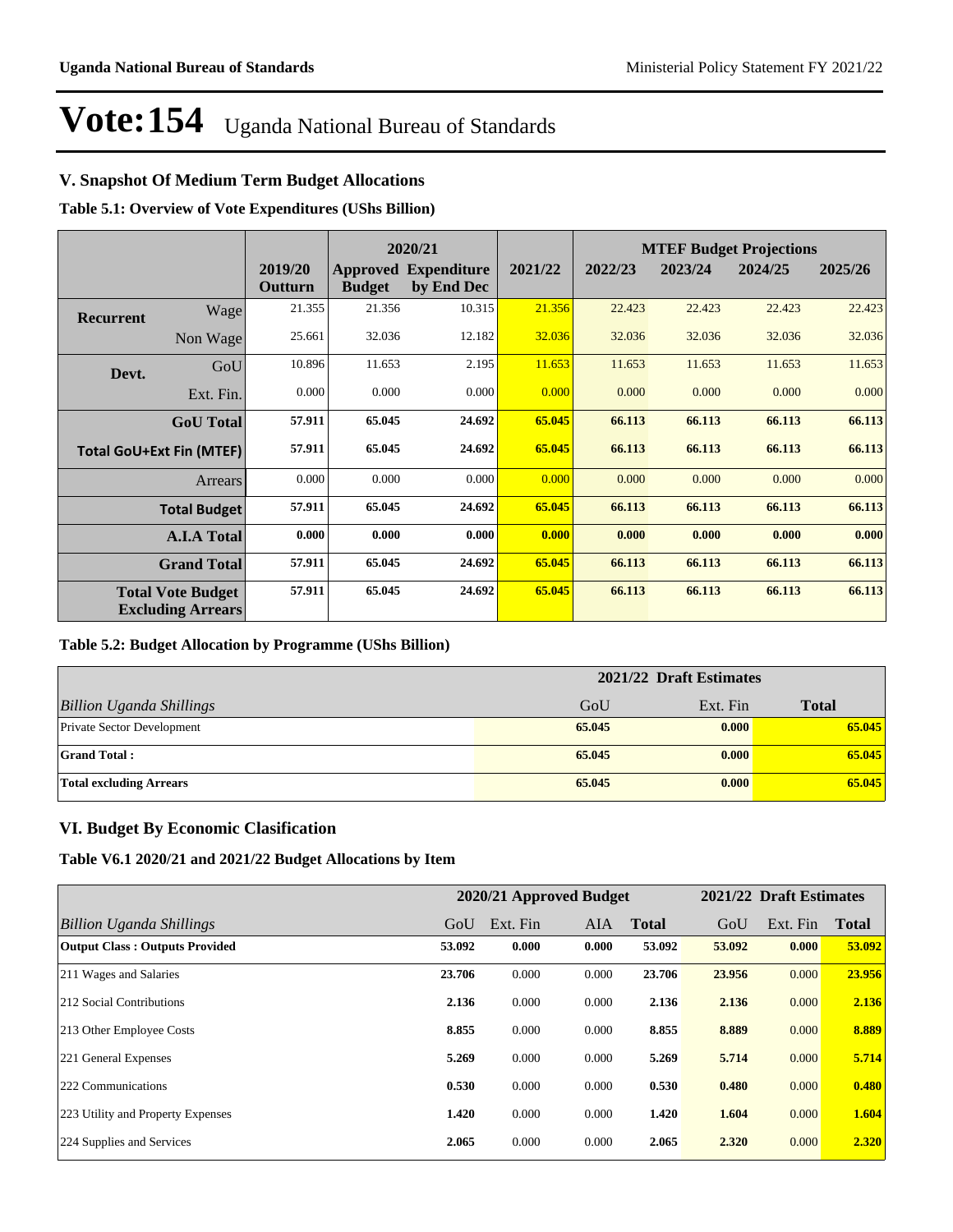| 225 Professional Services              | 0.300  | 0.000 | 0.000 | 0.300  | 0.500  | 0.000 | 0.500  |
|----------------------------------------|--------|-------|-------|--------|--------|-------|--------|
| 226 Insurances and Licenses            | 0.150  | 0.000 | 0.000 | 0.150  | 0.260  | 0.000 | 0.260  |
| 227 Travel and Transport               | 4.911  | 0.000 | 0.000 | 4.911  | 5.384  | 0.000 | 5.384  |
| 228 Maintenance                        | 2.250  | 0.000 | 0.000 | 2.250  | 1.850  | 0.000 | 1.850  |
| 282 Miscellaneous Other Expenses       | 1.500  | 0.000 | 0.000 | 1.500  | 0.000  | 0.000 | 0.000  |
| <b>Output Class: Outputs Funded</b>    | 0.300  | 0.000 | 0.000 | 0.300  | 0.300  | 0.000 | 0.300  |
| 262 To international organisations     | 0.300  | 0.000 | 0.000 | 0.300  | 0.300  | 0.000 | 0.300  |
| <b>Output Class: Capital Purchases</b> | 11.653 | 0.000 | 0.000 | 11.653 | 11.653 | 0.000 | 11.653 |
| <b>312 FIXED ASSETS</b>                | 11.653 | 0.000 | 0.000 | 11.653 | 11.653 | 0.000 | 11.653 |
| <b>Grand Total:</b>                    | 65.045 | 0.000 | 0.000 | 65.045 | 65.045 | 0.000 | 65.045 |
| <b>Total excluding Arrears</b>         | 65.045 | 0.000 | 0.000 | 65.045 | 65.045 | 0.000 | 65.045 |

#### VII. Budget By Sub-Subprogramme, Department And Project

#### **Table V7.1: Past Expenditure Outturns and Medium Term Projections by Sub-SubProgramme,Department and Project**

| <b>Billion Uganda shillings</b>                          |                              | FY 2020/21                |                                   |                                             | <b>Medium Term Projections</b> |         |         |         |
|----------------------------------------------------------|------------------------------|---------------------------|-----------------------------------|---------------------------------------------|--------------------------------|---------|---------|---------|
|                                                          | <b>FY 2019/20</b><br>Outturn | Approved<br><b>Budget</b> | <b>Spent By</b><br><b>End Dec</b> | 2021-22<br><b>Proposed</b><br><b>Budget</b> | 2022-23                        | 2023-24 | 2024-25 | 2025-26 |
| 06 Standards Development, Promotion<br>and Enforcement   | 57.911                       | 65.045                    | 24.692                            | 65,045                                      | 66.113                         | 66.113  | 66.113  | 66.113  |
| 01 Headquarters                                          | 47.016                       | 53.392                    | 22.497                            | 53.392                                      | 54.460                         | 54.460  | 54.460  | 54.460  |
| 0253 Support to UNBS                                     | 10.896                       | 0.000                     | 0.000                             | 0.000                                       | 0.000                          | 0.000   | 0.000   | 0.000   |
| 1675 Retooling of Uganda National Bureau<br>of Standards | 0.000                        | 11.653                    | 2.195                             | 11.653                                      | 11.653                         | 11.653  | 11.653  | 11.653  |
| <b>Total for the Vote</b>                                | 57.911                       | 65.045                    | 24.692                            | 65.045                                      | 66.113                         | 66.113  | 66.113  | 66.113  |
| <b>Total Excluding Arrears</b>                           | 57.911                       | 65.045                    | 24.692                            | 65.045                                      | 66.113                         | 66.113  | 66.113  | 66.113  |

#### **VIII. Sub-SubProgramme Performance and Medium Term Plans**

#### **Table V8.1: Sub-SubProgramme Outcome and Outcome Indicators**

| <b>Sub-SubProgramme:</b>    | 06 Standards Development, Promotion and Enforcement                                                                                                |                            |               |            |            |         |  |  |
|-----------------------------|----------------------------------------------------------------------------------------------------------------------------------------------------|----------------------------|---------------|------------|------------|---------|--|--|
| $\mathbf{Objective:}$       | To provide standards, measurements and conformity assessment services for improved quality of life for<br>all categories of people in the country. |                            |               |            |            |         |  |  |
| <b>Responsible Officer:</b> | Mr David Livingstone Ebiru                                                                                                                         |                            |               |            |            |         |  |  |
| <b>Outcome:</b>             | <b>Efficient and effective UNBS</b>                                                                                                                |                            |               |            |            |         |  |  |
| 1. A Strong Industrial Base |                                                                                                                                                    |                            |               |            |            |         |  |  |
|                             |                                                                                                                                                    | <b>Performance Targets</b> |               |            |            |         |  |  |
|                             | <b>Outcome Indicators</b>                                                                                                                          |                            |               | 2021/22    | 2022/23    | 2023/24 |  |  |
|                             | <b>Baseline</b>                                                                                                                                    | <b>Base year</b>           | <b>Target</b> | Projection | Projection |         |  |  |
|                             |                                                                                                                                                    |                            |               |            |            |         |  |  |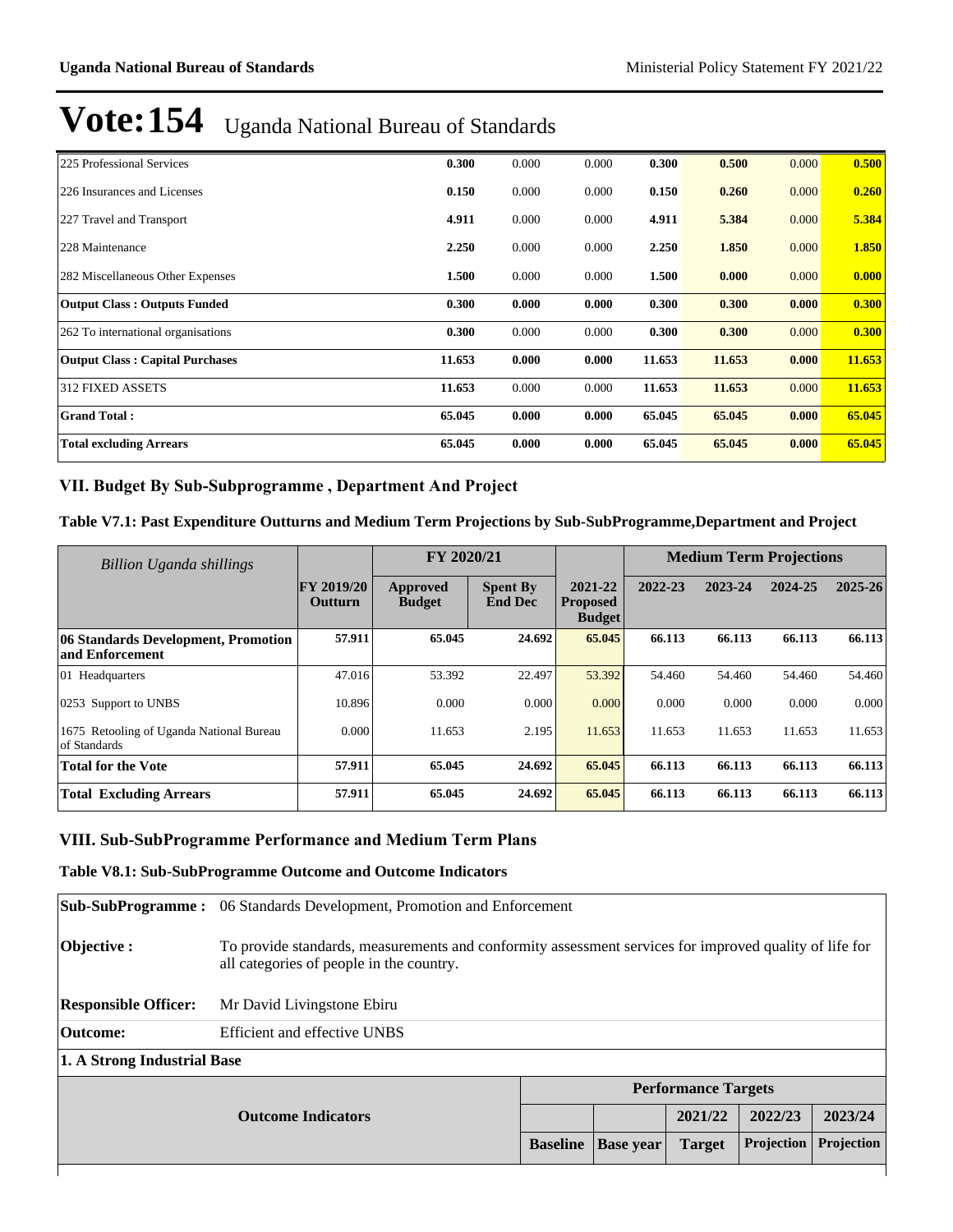| • Annual External Auditor General rating.                                                                   | 100             | 2019             | 100                        | 100        | 100        |
|-------------------------------------------------------------------------------------------------------------|-----------------|------------------|----------------------------|------------|------------|
| • Level of strategic plan delivered                                                                         | 82%             | 2019             | 40%                        | 60%        | 80%        |
| Fair trade and consumer protection<br><b>Outcome:</b>                                                       |                 |                  |                            |            |            |
| 1. A Strong Industrial Base                                                                                 |                 |                  |                            |            |            |
|                                                                                                             |                 |                  | <b>Performance Targets</b> |            |            |
| <b>Outcome Indicators</b>                                                                                   |                 |                  | 2021/22                    | 2022/23    | 2023/24    |
|                                                                                                             | <b>Baseline</b> | <b>Base</b> year | <b>Target</b>              | Projection | Projection |
| • Level of prevalence of substandard imported and locally produced products on the<br><b>Ugandan Market</b> | 54%             | 2018             | 38%                        | 35%        | 30%        |
| • Number of Ugandan certified products accessing Regional International Markets                             | 2776            | 2019             | 4,000                      | 4,500      | 6,000      |
| <b>Department: 01 Headquarters</b>                                                                          |                 |                  |                            |            |            |
| <b>Budget Output: 01 Administration</b>                                                                     |                 |                  |                            |            |            |
| No. of staff administered                                                                                   |                 |                  | 447                        | 480        | 500        |
| <b>Budget Output: 02 Development of Standards</b>                                                           |                 |                  |                            |            |            |
| No. of standards developed                                                                                  |                 |                  | 600                        | 700        | 800        |
| <b>Budget Output: 03 Quality Assurance of goods &amp; Lab Testing</b>                                       |                 |                  |                            |            |            |
| No. of Product Certification permits issued                                                                 |                 |                  | 4,000                      | 6,000      | 8,000      |
| No. of product samples tested                                                                               |                 |                  | 22,000                     | 25,000     | 30,000     |
| Number of profiled imported consignments inspected                                                          |                 |                  | 190,000                    | 200,000    | 230,000    |
| Number of market inspections conducted                                                                      |                 |                  | 8,000                      | 9,000      | 10,000     |
| <b>Budget Output: 04 Calibration and verification of equipment</b>                                          |                 |                  |                            |            |            |
| No. of measurement equipment calibrated                                                                     |                 |                  | 5,000                      | 6,000      | 7,000      |
| No. of measurement instruments verified                                                                     |                 |                  | 1,546,000                  | 1,600,000  | 1,700,000  |

### **IX. Major Capital Investments And Changes In Resource Allocation**

#### **Table 9.1: Major Capital Investment (Capital Purchases outputs over 0.5Billion)**

| FY 2020/21                                                                                                                                                                | FY 2021/22                                           |                                                                                          |  |  |  |  |  |  |
|---------------------------------------------------------------------------------------------------------------------------------------------------------------------------|------------------------------------------------------|------------------------------------------------------------------------------------------|--|--|--|--|--|--|
| <b>Appr. Budget and Planned Outputs</b>                                                                                                                                   | <b>Proposed Budget and Planned</b><br><b>Outputs</b> |                                                                                          |  |  |  |  |  |  |
| Vote 154 Uganda National Bureau of Standards                                                                                                                              |                                                      |                                                                                          |  |  |  |  |  |  |
| Sub-SubProgramme: 06 06 Standards Development, Promotion and Enforcement                                                                                                  |                                                      |                                                                                          |  |  |  |  |  |  |
| Development Project : 1675 Retooling of Uganda National Bureau of Standards                                                                                               |                                                      |                                                                                          |  |  |  |  |  |  |
| Budget Output: 06 06 72 Government Buildings and Administrative Infrastructure                                                                                            |                                                      |                                                                                          |  |  |  |  |  |  |
| Payment of Food safety Laboratory construction arrears.<br>Payment of retention money for construction of food safety<br>laboratories (money paid after liability period) | Payment of Retainer to contractor completed          | <b>Payment of retention fees to contractor of the</b><br><b>Food safety laboratories</b> |  |  |  |  |  |  |
| <b>Total Output Cost(Ushs Thousand)</b><br>1.850.000                                                                                                                      | 1.850.000                                            | 652.915                                                                                  |  |  |  |  |  |  |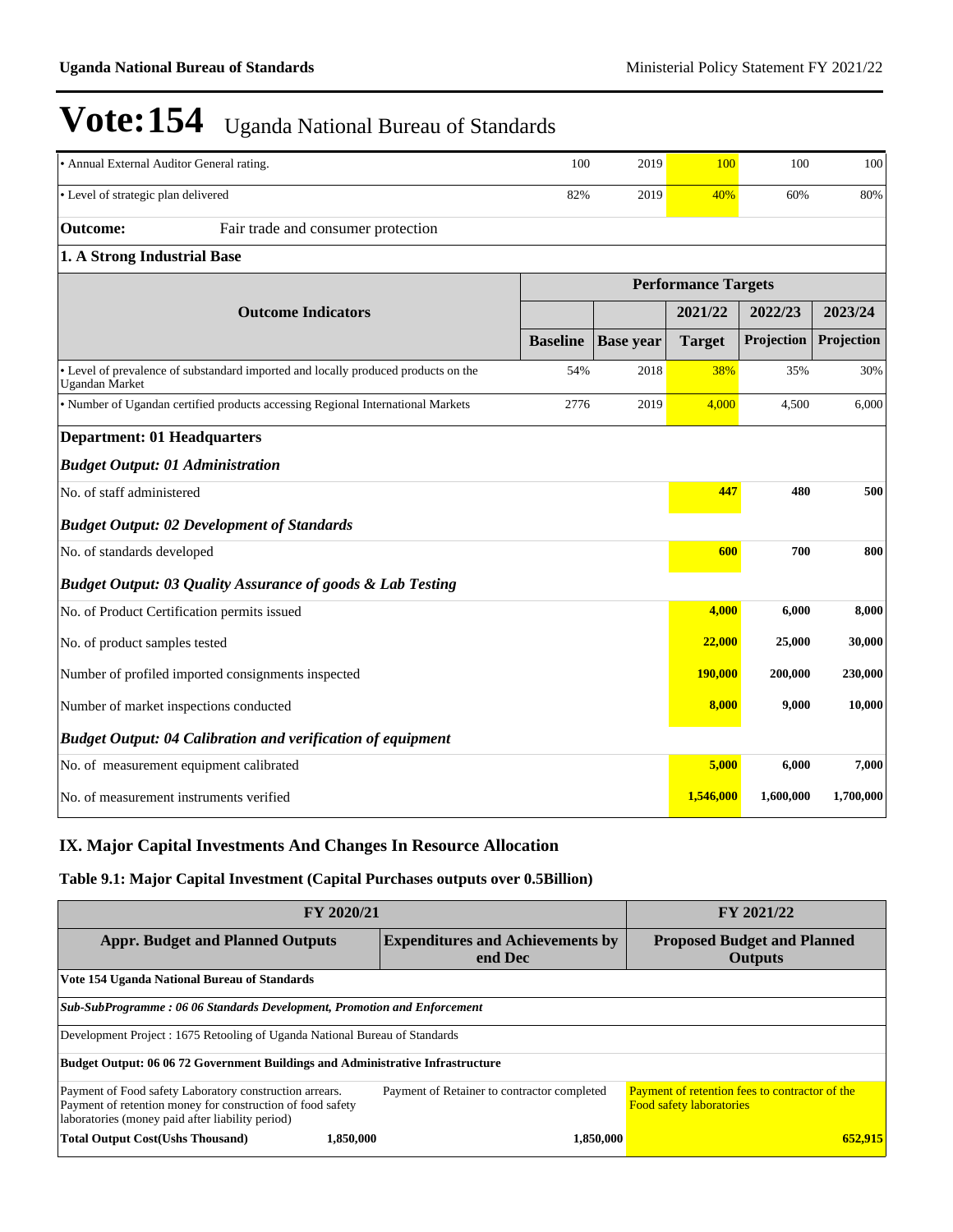| Gou Dev't:                                                                                                                                                                                                                                                                                           | 1,850,000                     | 1,850,000                                                                                                                                                                                                                                                                                                                                                                                                                                                                                                                                                                                                                                                                                                                                                                   |                              | 652,915                                                                                                                                                                                                                                                                                     |
|------------------------------------------------------------------------------------------------------------------------------------------------------------------------------------------------------------------------------------------------------------------------------------------------------|-------------------------------|-----------------------------------------------------------------------------------------------------------------------------------------------------------------------------------------------------------------------------------------------------------------------------------------------------------------------------------------------------------------------------------------------------------------------------------------------------------------------------------------------------------------------------------------------------------------------------------------------------------------------------------------------------------------------------------------------------------------------------------------------------------------------------|------------------------------|---------------------------------------------------------------------------------------------------------------------------------------------------------------------------------------------------------------------------------------------------------------------------------------------|
| Ext Fin:                                                                                                                                                                                                                                                                                             | $\mathbf{0}$                  |                                                                                                                                                                                                                                                                                                                                                                                                                                                                                                                                                                                                                                                                                                                                                                             | $\theta$                     | $\overline{0}$                                                                                                                                                                                                                                                                              |
| A.I.A:                                                                                                                                                                                                                                                                                               | $\overline{0}$                |                                                                                                                                                                                                                                                                                                                                                                                                                                                                                                                                                                                                                                                                                                                                                                             | $\mathbf{0}$                 | $\overline{0}$                                                                                                                                                                                                                                                                              |
| Budget Output: 06 06 75 Purchase of Motor Vehicles and Other Transport Equipment                                                                                                                                                                                                                     |                               |                                                                                                                                                                                                                                                                                                                                                                                                                                                                                                                                                                                                                                                                                                                                                                             |                              |                                                                                                                                                                                                                                                                                             |
| Purchase of 20 Field vehicles                                                                                                                                                                                                                                                                        |                               | Field vehicles not yet purchased                                                                                                                                                                                                                                                                                                                                                                                                                                                                                                                                                                                                                                                                                                                                            |                              | Procurement of:<br>1) 14-seater Van<br>2) 6 Pickups - Displacement -Not exceeding<br>2500cc<br>3) 2 Pickups- Displacement -between 2600cc but<br>not exceeding 3200cc                                                                                                                       |
| <b>Total Output Cost(Ushs Thousand)</b>                                                                                                                                                                                                                                                              | 4,000,000                     |                                                                                                                                                                                                                                                                                                                                                                                                                                                                                                                                                                                                                                                                                                                                                                             | $\bf{0}$                     | 2,000,000                                                                                                                                                                                                                                                                                   |
| Gou Dev't:                                                                                                                                                                                                                                                                                           | 4,000,000                     |                                                                                                                                                                                                                                                                                                                                                                                                                                                                                                                                                                                                                                                                                                                                                                             | $\theta$                     | 2,000,000                                                                                                                                                                                                                                                                                   |
| Ext Fin:                                                                                                                                                                                                                                                                                             | $\mathbf{0}$                  |                                                                                                                                                                                                                                                                                                                                                                                                                                                                                                                                                                                                                                                                                                                                                                             | $\Omega$                     | $\overline{0}$                                                                                                                                                                                                                                                                              |
| A.I.A:                                                                                                                                                                                                                                                                                               | $\overline{0}$                |                                                                                                                                                                                                                                                                                                                                                                                                                                                                                                                                                                                                                                                                                                                                                                             | $\mathbf{0}$                 | $\overline{0}$                                                                                                                                                                                                                                                                              |
| Budget Output: 06 06 76 Purchase of Office and ICT Equipment, including Software                                                                                                                                                                                                                     |                               |                                                                                                                                                                                                                                                                                                                                                                                                                                                                                                                                                                                                                                                                                                                                                                             |                              |                                                                                                                                                                                                                                                                                             |
| Purchase of:<br>150 VOIP (voice over internet protocol) Phones installation<br>150 Laptops/PCs<br>6 Rugged Laptops for Energy Meters<br>60 Monitors<br>60 Docking Stations<br>5 Ragged handheld terminals with Thermal printers<br>Assorted ICT equipment<br><b>Total Output Cost(Ushs Thousand)</b> | 1,800,000                     | ICT equipment not yet delivered                                                                                                                                                                                                                                                                                                                                                                                                                                                                                                                                                                                                                                                                                                                                             | $\bf{0}$                     | Procurement of;<br>1) 150 Laptops/PCs<br>2) 26 Rugged Laptops<br>3) 7 Specialised Laptops<br>4) 4 -48 Port POE Network Switches<br>5) 4 -24 Port POE Network Switches<br>6) 10 Rugged Tablets<br>7) 49 Desktop Monitors<br>8) 1 MAC Laptop<br>9) Assorted ICT equipment<br>4,000,000        |
|                                                                                                                                                                                                                                                                                                      |                               |                                                                                                                                                                                                                                                                                                                                                                                                                                                                                                                                                                                                                                                                                                                                                                             |                              |                                                                                                                                                                                                                                                                                             |
| Gou Dev't:<br>Ext Fin:                                                                                                                                                                                                                                                                               | 1,800,000<br>$\boldsymbol{0}$ |                                                                                                                                                                                                                                                                                                                                                                                                                                                                                                                                                                                                                                                                                                                                                                             | $\mathbf{0}$<br>$\mathbf{0}$ | 4,000,000<br>$\overline{0}$                                                                                                                                                                                                                                                                 |
| A.I.A:                                                                                                                                                                                                                                                                                               | $\boldsymbol{0}$              |                                                                                                                                                                                                                                                                                                                                                                                                                                                                                                                                                                                                                                                                                                                                                                             | $\mathbf{0}$                 | $\overline{0}$                                                                                                                                                                                                                                                                              |
| Budget Output: 06 06 77 Purchase of Specialised Machinery & Equipment                                                                                                                                                                                                                                |                               |                                                                                                                                                                                                                                                                                                                                                                                                                                                                                                                                                                                                                                                                                                                                                                             |                              |                                                                                                                                                                                                                                                                                             |
| Purchase of:<br>Mobile volume proving unit.<br>Aflatoxin Rapid Test Kit (Perkin Elmer brand).<br>Bench top Moisture analyzer's.<br>X-Ray Fluorescence device.<br>Clamp meter.<br>Vehicle Exhaust Gas Analyzer.<br>VHF and UHF Communication System.<br>Assorted laboratory equipment.                |                               | The following were purchased;<br>1. Ultrasonic bath<br>2. Culture Media and related supplements<br>3. Petri dishes<br>4. Absolute Ethanol<br>5. Cleaning aides<br>6. Other consumables<br>7. Proficiency Testing Samples<br>8. Crucibles, Silica<br>9. Gas Chromatography equipment with FID,<br>Electron Capture Detector (Micro ECD), and<br>Pulsed Flame Photometric Detector (PFPD):<br>Supplied with;<br>a) Combined Nitrogen gas and Zero Air<br>b) Generator<br>c) Hydrogen gas generator<br>d) UPS with power extension batteries<br>e) A Liquid Auto injector as part of the<br>equipment<br>10. Liquid fuel verification stickers (in pairs)<br>under framework contract<br>11. Verification seals for flowmeters and fuel<br>dispensers under framework contract |                              | <b>Procurement of:</b><br>1) Ion Chromatograph mass spectrometer (ICMS)<br>2) Karl Fischer Equipment<br>3) XRF, Bench top X-ray Florescence<br>Spectrophotometer for elemental analysis<br>4) Automated PH, CONDUCTIVITY AND<br><b>TURBIDITY METER</b><br>5) Assorted Specialized equipment |
| <b>Total Output Cost(Ushs Thousand)</b>                                                                                                                                                                                                                                                              | 3,000,000                     | 225,594                                                                                                                                                                                                                                                                                                                                                                                                                                                                                                                                                                                                                                                                                                                                                                     |                              | 4,000,000                                                                                                                                                                                                                                                                                   |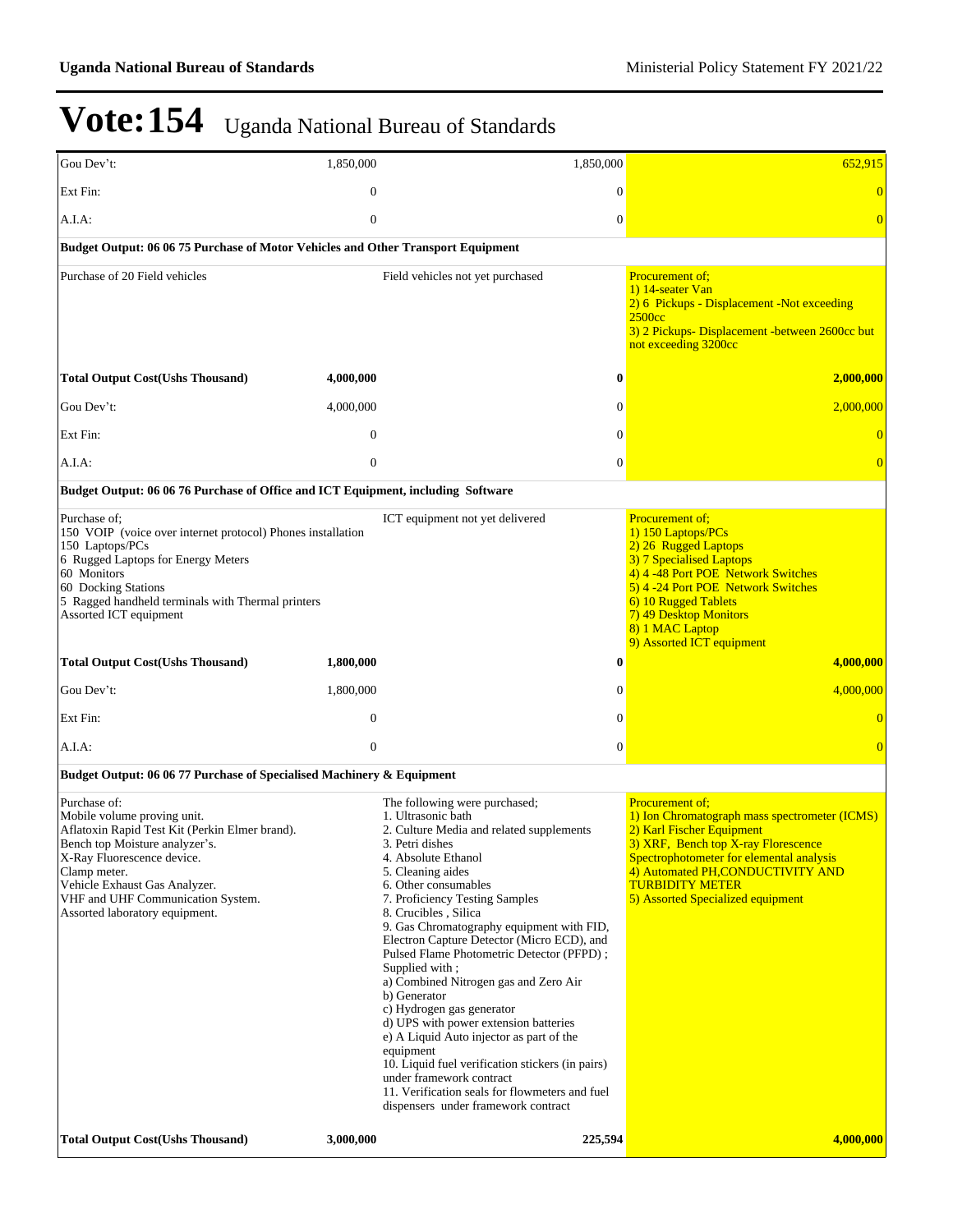| Gou Dev't:                                                                                                                                                                                    | 3,000,000        | 225,594                                                                                                                                                                                                                                                                                                                                                                                                                                                                                                                                                                                                                                                                                                                                                                                                                                                                                                                                                                                                                                                                                                                                                   | 4,000,000                                                                                                                                                                                                                                                                         |
|-----------------------------------------------------------------------------------------------------------------------------------------------------------------------------------------------|------------------|-----------------------------------------------------------------------------------------------------------------------------------------------------------------------------------------------------------------------------------------------------------------------------------------------------------------------------------------------------------------------------------------------------------------------------------------------------------------------------------------------------------------------------------------------------------------------------------------------------------------------------------------------------------------------------------------------------------------------------------------------------------------------------------------------------------------------------------------------------------------------------------------------------------------------------------------------------------------------------------------------------------------------------------------------------------------------------------------------------------------------------------------------------------|-----------------------------------------------------------------------------------------------------------------------------------------------------------------------------------------------------------------------------------------------------------------------------------|
| Ext Fin:                                                                                                                                                                                      | $\boldsymbol{0}$ | $\theta$                                                                                                                                                                                                                                                                                                                                                                                                                                                                                                                                                                                                                                                                                                                                                                                                                                                                                                                                                                                                                                                                                                                                                  | $\overline{0}$                                                                                                                                                                                                                                                                    |
| A.I.A:                                                                                                                                                                                        | $\overline{0}$   | $\overline{0}$                                                                                                                                                                                                                                                                                                                                                                                                                                                                                                                                                                                                                                                                                                                                                                                                                                                                                                                                                                                                                                                                                                                                            | $\overline{0}$                                                                                                                                                                                                                                                                    |
| Budget Output: 06 06 78 Purchase of Office and Residential Furniture and Fittings                                                                                                             |                  |                                                                                                                                                                                                                                                                                                                                                                                                                                                                                                                                                                                                                                                                                                                                                                                                                                                                                                                                                                                                                                                                                                                                                           |                                                                                                                                                                                                                                                                                   |
| Assorted Furniture and fittings Procured (Workstations,<br>boardroom chairs & tables, laboratory furniture, office tables).<br><b>Furnishing Laboratories</b><br>Replacement of old furniture |                  | The following items were purchased;<br>1) 1 Committee Room 44 Sqm $(6.5X 6.1)$ at<br>Sample Reception BuildingTable-10 Seater<br>2) 1 Committee Room Ground Floor at the<br>Labs 52 Sqms space $(8.2X\,6.3)$ : 10 Seater<br>(Hardwood with power outlet) 3) 1 Committee<br>Room Ground Floor at the Labs 52 Sqms space<br>$(8.2X\,6.3)$ :10 Seater (Hard wood with power)<br>outlets<br>4) 5 Trolleys for Electrical Laboratory 5) 2<br>Kitchen wooden serving Trollies<br>6) 7 Specialized work top Energy Meters<br>7) 2 Laboratory Island Bench<br>8) 7 Trolley for Sample reception<br>9) 7 Lockable office cabinets 10) 5 Chemical<br>storage rack<br>11) 2 Movable racks for energy Meter used to<br>move meter from the store to the Testing room<br>and for offloading truck. 12) 14 Wooden Pallets<br>for filing Cabin Standards due to rust. 13) 10 14<br>Units (Single), Adjustable shelves after 25mm,<br>Open type with 7 Shelf levels. 14) 10 18 Units<br>(Double), Adjustable shelves<br>15) 10 Anti-vibration tables for analytical<br>balances<br>16) 70 Stainless Steel Laboratory adjustable<br>Stools 17) 25 Stainless steel trolleys | Procurement of:<br>1) 15 Filling Cabins<br>2) 10 Sample storage Cabinet<br>3) 20 Laboratory stools<br>4) 10 Stainless steel trollies<br>5) 15 Executive Office Tables<br>6) 20 Coat hangers<br>7) 15 Equipment tables<br>8) 15 L shape Work tables<br>9) Assorted Furniture items |
| <b>Total Output Cost(Ushs Thousand)</b>                                                                                                                                                       | 1,002,915        | 119,697                                                                                                                                                                                                                                                                                                                                                                                                                                                                                                                                                                                                                                                                                                                                                                                                                                                                                                                                                                                                                                                                                                                                                   | 1,000,000                                                                                                                                                                                                                                                                         |
| Gou Dev't:                                                                                                                                                                                    | 1,002,915        | 119,697                                                                                                                                                                                                                                                                                                                                                                                                                                                                                                                                                                                                                                                                                                                                                                                                                                                                                                                                                                                                                                                                                                                                                   | 1,000,000                                                                                                                                                                                                                                                                         |
| Ext Fin:                                                                                                                                                                                      | $\overline{0}$   | $\Omega$                                                                                                                                                                                                                                                                                                                                                                                                                                                                                                                                                                                                                                                                                                                                                                                                                                                                                                                                                                                                                                                                                                                                                  | $\overline{0}$                                                                                                                                                                                                                                                                    |
| A.I.A:                                                                                                                                                                                        | $\boldsymbol{0}$ | $\mathbf{0}$                                                                                                                                                                                                                                                                                                                                                                                                                                                                                                                                                                                                                                                                                                                                                                                                                                                                                                                                                                                                                                                                                                                                              | $\overline{0}$                                                                                                                                                                                                                                                                    |

#### **X. Vote Challenges and Plans To Improve Performance**

#### **Vote Challenges**

1. Limited staff numbers with reference to existing demands in regards to implementing the Distinctive Mark regulation. This challenge can be solved through improvement of the wage bill for UNBS to enable recruitment of additional staff.

2. Delayed release of funds and disbursement of funds less than the budget (budget shortfalls) which interferes with planned execution of the mandate. This can be solved through timely release of all funds budgeted for UNBS.

3. Shortage of field vehicles to run UNBS field activities. The available fleet is also ageing that leads to constant breakdown. This can be solved through purchase of more field vehicles to enable field staff traverse the country to carry out audits and inspections. 4. High prevalence of substandard goods on the market. This can be solved through empowering the field surveillance teams to fully enforce the standards. This can be achieved through additional staff, equipment, storage facilities and field vehicles to support their activities. Strengthening collaborations between local government authorities and increased media presence to sensitize the general public and create awareness.

5. Limited coverage of UNBS decentralized services. Scaling up decentralization of all UNBS services to regional offices and equipping them to adequately handle all the districts within their jurisdiction.

#### **Plans to improve Vote Performance**

1. The continuous automation of UNBS core processes will improve service delivery by reducing the turnaround time of service provision, and increase accountability.

2. Decentralization of UNBS services to other regions. This will enable the different categories of people to access UNBS services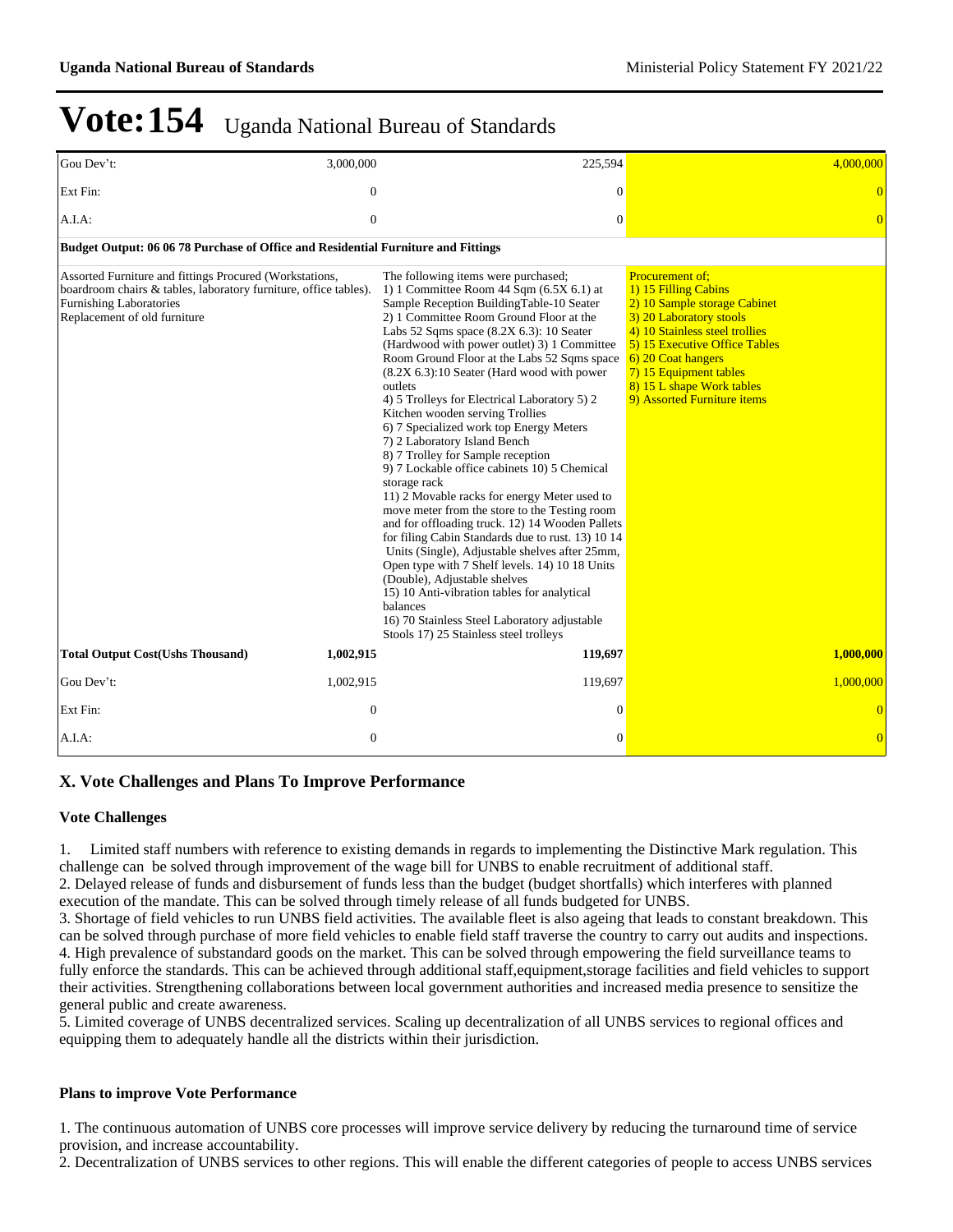without necessarily coming to the Head office hence reducing the cost of doing business.

3. Continuous collaboration with other MDAs will increase productivity and enhance shared responsibility towards improving service delivery by government institutions to all citizens. .

4. Alignment of strategies and annual work plans to NDP 111 objectives and programs to enable consistency in Planning and Budgeting.

#### **XI Off Budget Support**

**Table 11.1 Off-Budget Support by Project**

N/A

#### **XII. Vote Cross Cutting Policy And Other Budgetary Issues**

**Table 12.1: Cross- Cutting Policy Issues**

| <b>Issue Type:</b>                  | <b>HIV/AIDS</b>                                                                                                                                                                                                                       |  |  |  |  |  |
|-------------------------------------|---------------------------------------------------------------------------------------------------------------------------------------------------------------------------------------------------------------------------------------|--|--|--|--|--|
| Objective:                          | HIV/AIDS prevention among staff                                                                                                                                                                                                       |  |  |  |  |  |
| <b>Issue of Concern:</b>            | HIV/AIDS prevention among staff                                                                                                                                                                                                       |  |  |  |  |  |
| <b>Planned Interventions:</b>       | Medical camp to provide HIV testing and counselling services to all staff.<br>HIV/AIDS awareness including in OSH training                                                                                                            |  |  |  |  |  |
| <b>Budget Allocation (Billion):</b> | 0.200                                                                                                                                                                                                                                 |  |  |  |  |  |
| <b>Performance Indicators:</b>      | No of staff trained in OSH                                                                                                                                                                                                            |  |  |  |  |  |
| <b>Issue Type:</b>                  | Gender                                                                                                                                                                                                                                |  |  |  |  |  |
| Objective:                          | Mainstreaming gender and equity in planning and budgeting                                                                                                                                                                             |  |  |  |  |  |
| <b>Issue of Concern:</b>            | Mainstreaming gender and equity in planning and budgeting                                                                                                                                                                             |  |  |  |  |  |
| <b>Planned Interventions:</b>       | Gender and equity interventions incorporated in departmental work plans<br>Carry out product certification in all the regions of the country                                                                                          |  |  |  |  |  |
| <b>Budget Allocation (Billion):</b> | 0.200                                                                                                                                                                                                                                 |  |  |  |  |  |
| <b>Performance Indicators:</b>      | Gender and equity incorporated in workplans and budgets                                                                                                                                                                               |  |  |  |  |  |
| <b>Issue Type:</b>                  | <b>Enviroment</b>                                                                                                                                                                                                                     |  |  |  |  |  |
| Objective:                          | Implementation of environmental management system                                                                                                                                                                                     |  |  |  |  |  |
| <b>Issue of Concern:</b>            | Implementation of environmental management system                                                                                                                                                                                     |  |  |  |  |  |
| <b>Planned Interventions:</b>       | 1. Onsite and offsite training of MSMEs in Good Manufacturing Practices and Good Hygiene<br>Practices (GMP/GHP).<br>2. Developing environment responsive standards.<br>3. Certification companies in environmental management system. |  |  |  |  |  |
| <b>Budget Allocation (Billion):</b> | 0.200                                                                                                                                                                                                                                 |  |  |  |  |  |
| <b>Performance Indicators:</b>      | Number of MSMEs trained in GMP/GHP Practices.<br>2. Number of environment responsive standards developed.<br>3. Number of companies implementing the environmental management system                                                  |  |  |  |  |  |